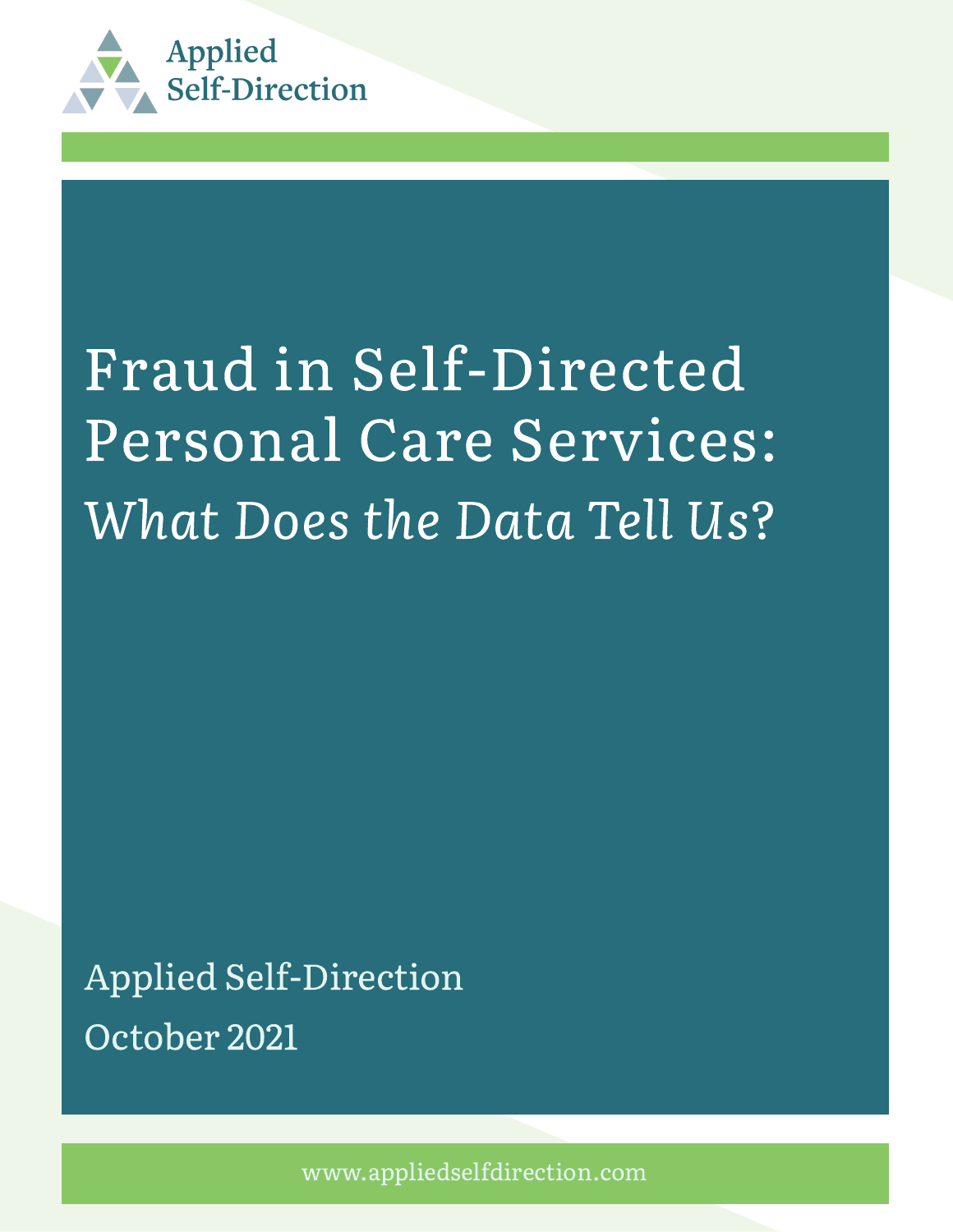## **Introduction**

There is a pervasive and long-standing narrative that personal care services, and self-direction programs in particular, are highly susceptible to fraud. However, research and experience working with states across the country demonstrate the opposite to be true. That is, fraud is rare in self-direction and does not occur at greater rates than in traditional home and community-based services (HCBS).<sup>[1](#page-1-0)</sup>

The longstanding misperception that self-direction is especially vulnerable to fraud can present a significant barrier to the expansion of this model, which offers people access to high-quality HCBS on their own terms. Additionally, robust self-direction programs have many protections in place to prevent and detect fraud, including the recent addition of electronic visit verification (EVV) as a standard feature of self-directed personal care. Amid a pandemic *and* an acute shortage of direct care workers, the option to access self-direction and recruit, hire, and manage staff of one's own choosing is more important than ever before.

This is not to say that fraud is nonexistent or inconsequential. Robust fraud prevention and mitigation strategies are an essential component of healthy self-direction programs. Even when all appropriate precautions are taken, fraud can occur. However, analysis of recent data from the Office of Inspector General (OIG) confirms past research and experiential findings that fraud occurs at exceedingly low rates within personal care services, and by extension, self-direction.

In this brief, we will analyze quantitative fraud data from OIG to clarify the extent to which fraud occurs in personal care, acknowledge current limitations on the available data, and provide recommendations for collaboration and future study.

# **Overview of Personal Care Services and Self-Direction**

Personal care programs serve an important and ever-growing part of Medicaid-funded HCBS. These programs allow older adults and people with disabilities to remain in their own homes and communities.

<span id="page-1-0"></span><sup>1</sup> <https://www.ncbi.nlm.nih.gov/pmc/articles/PMC1955336/pdf/hesr0042-0446.pdf>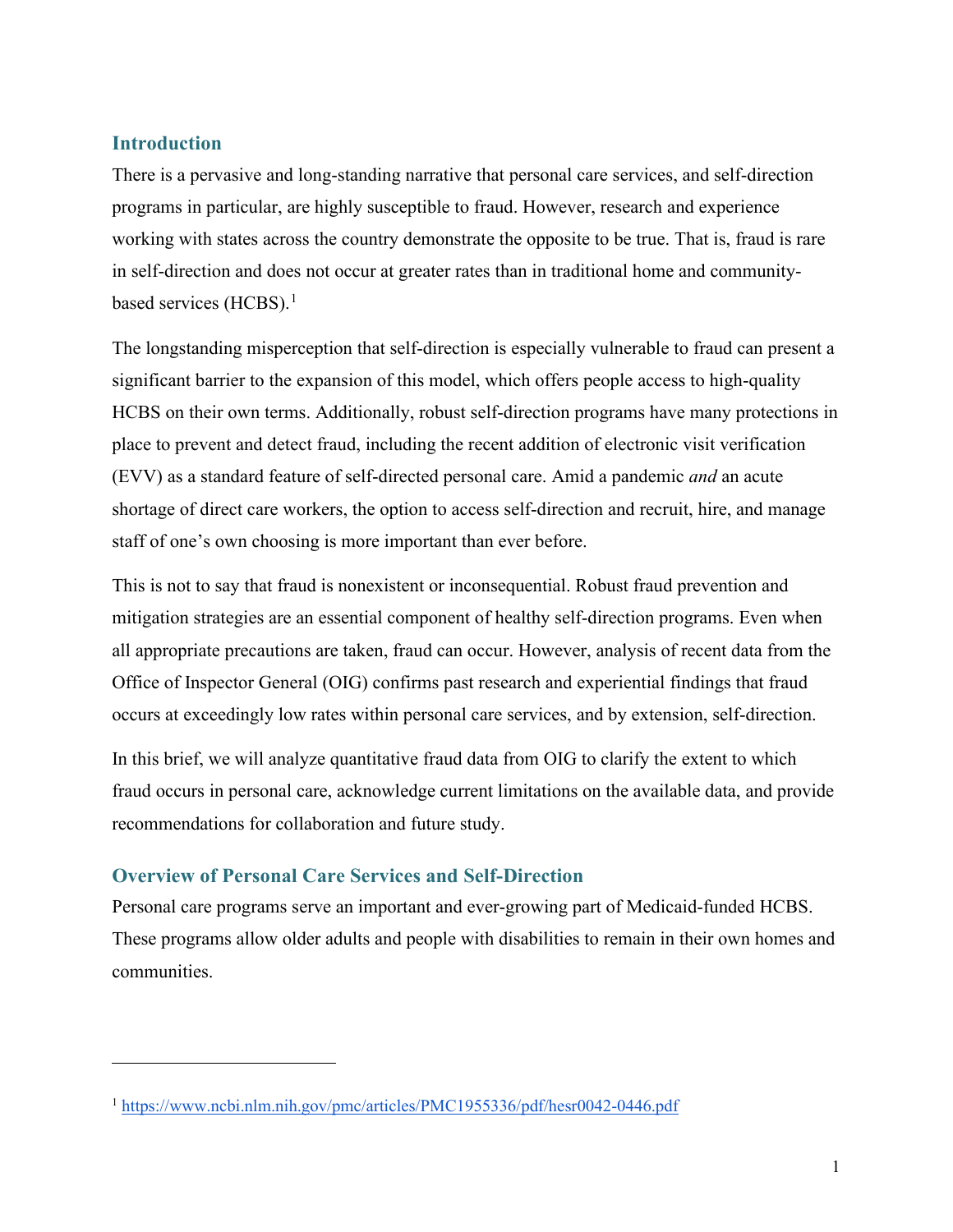Personal care programs have taken on added importance in the era of COVID, in which the especially rapid spread of the virus in congregate settings has caused hundreds of thousands of severe illnesses and deaths. States continue to "rebalance" long-term care toward options that allow older adults and people with disabilities to live in their own homes with support particularly those offered via Medicaid personal care. Not only do people overwhelmingly prefer the option to stay in their own home, but their health and safety can be maintained at a far lower per-person median cost.[2](#page-2-0)

Medicaid personal care programs generally follow two models. In a traditional model, agencies hire workers and deploy them into beneficiaries' homes. In a self-directed model, Medicaid beneficiaries can select, hire, and manage their own personal care workers, who are often beneficiaries' family members or friends.<sup>[3](#page-2-1)</sup> This latter model has expanded rapidly in recent years, particularly amidst the COVID pandemic, since many beneficiaries did not want to receive services from agency workers that typically visit multiple homes per week.

Self-direction is a well-established, evidence-based model which has operated successfully across the country for decades.<sup>[4](#page-2-2)</sup> However, for those unfamiliar with the robust literature on selfdirection, this model can raise undue concerns. In the Medicaid system, quality is often equated with formal credentialing, licensing, and training. Some people are biased to assume nontraditional caregivers, including family members and friends, are uniquely inclined to commit fraud, without understanding there are numerous safeguards in place.

Critics of self-direction often overlook or minimize the role of Financial Management Services (FMS) entities, which play a crucial role in preventing and detecting fraud in self-direction programs. While a detailed description of FMS entities is beyond the scope of this brief, they are best known for their payroll services. However, FMS entities also verify worker qualifications to ensure they meet program criteria prior to hire, review time records to ensure hours worked and

<span id="page-2-0"></span><sup>2</sup> <https://www.aarp.org/ppi/info-2021/paying-family-caregivers-to-provide-care-during-the-pandemic.html>

<span id="page-2-1"></span><sup>3</sup> <https://www.medicaid.gov/medicaid/long-term-services-supports/self-directed-services/index.html>

<span id="page-2-2"></span><sup>4</sup> <https://appliedselfdirection.com/resources/2019-national-inventory-self-direction-programs>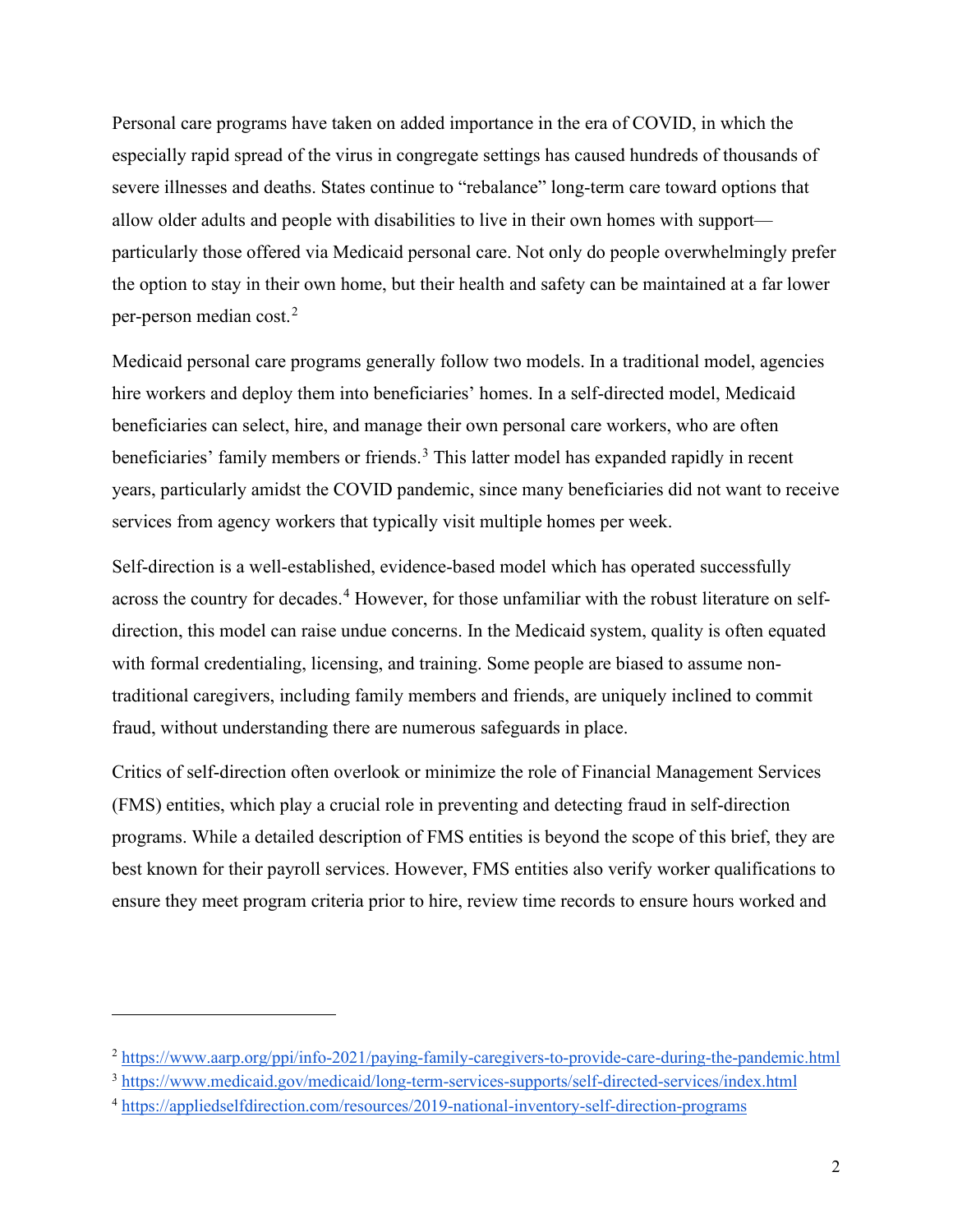services provided were authorized and perform regular audits to ensure all dollars paid out meet program requirements<sup>[5](#page-3-0)</sup> — all functions that are vital to fraud prevention.

## **Analyzing OIG Personal Care Fraud Data in Context**

Allegations of fraud in personal care usually involve some variation of personal care workers billing Medicaid for hours not worked. This includes scenarios in which workers collude with Medicaid beneficiaries to overstate actual hours worked. In other cases, personal care workers or agencies set up elaborate schemes of false identities or aliases to bill for non-existent hours. OIG works to fight against such instances of waste, fraud, and abuse and to improve the efficiency of Medicare, Medicaid, and other Department of Health & Human Services (HHS) programs.<sup>[6](#page-3-1)</sup> OIG oversees a network of Medicaid Fraud Control Units (MFCUs) that operate in all 50 states to investigate and prosecute Medicaid fraud.[7](#page-3-2)

Over the years, OIG has consistently reported "significantly more convictions for fraud involving personal care services attendants and agencies than any other provider type."[8](#page-3-3) For example, the MFCUs' Fiscal Year 2020 Annual Report cites 360 convictions involving personal care attendants and agencies out of 774 total MFCU cases resulting in fraud convictions for that year nationwide, representing 47% of the total convictions.<sup>[9](#page-3-4)</sup>

Given the higher rate of personal care fraud compared to other provider types across its diverse portfolio, it is certainly prudent that the OIG approach personal care with proportionate scrutiny. It is important to clarify that while personal care fraud may make up the largest share of OIG convictions, that does not mean fraud is prevalent within the personal care industry. The myth that personal care is fraught with fraud likely stems from this misunderstanding. We argue that further examination is needed to understand the extent to which fraud pervades personal care, which subsequently informs the scale and scope of prevention and detection efforts.

<span id="page-3-0"></span><sup>5</sup> <https://appliedselfdirection.com/sites/default/files/Participant%20Direction%20Handbook.pdf> (see p.153)

<span id="page-3-1"></span><sup>6</sup> <https://oig.hhs.gov/about-oig/>

<span id="page-3-2"></span><sup>7</sup> <https://oig.hhs.gov/fraud/medicaid-fraud-control-units-mfcu/>

<span id="page-3-3"></span><sup>8</sup> <https://oig.hhs.gov/oei/reports/OEI-09-21-00120.pdf> (see p.5)

<span id="page-3-4"></span><sup>9</sup> <https://oig.hhs.gov/oei/reports/OEI-09-21-00120.pdf>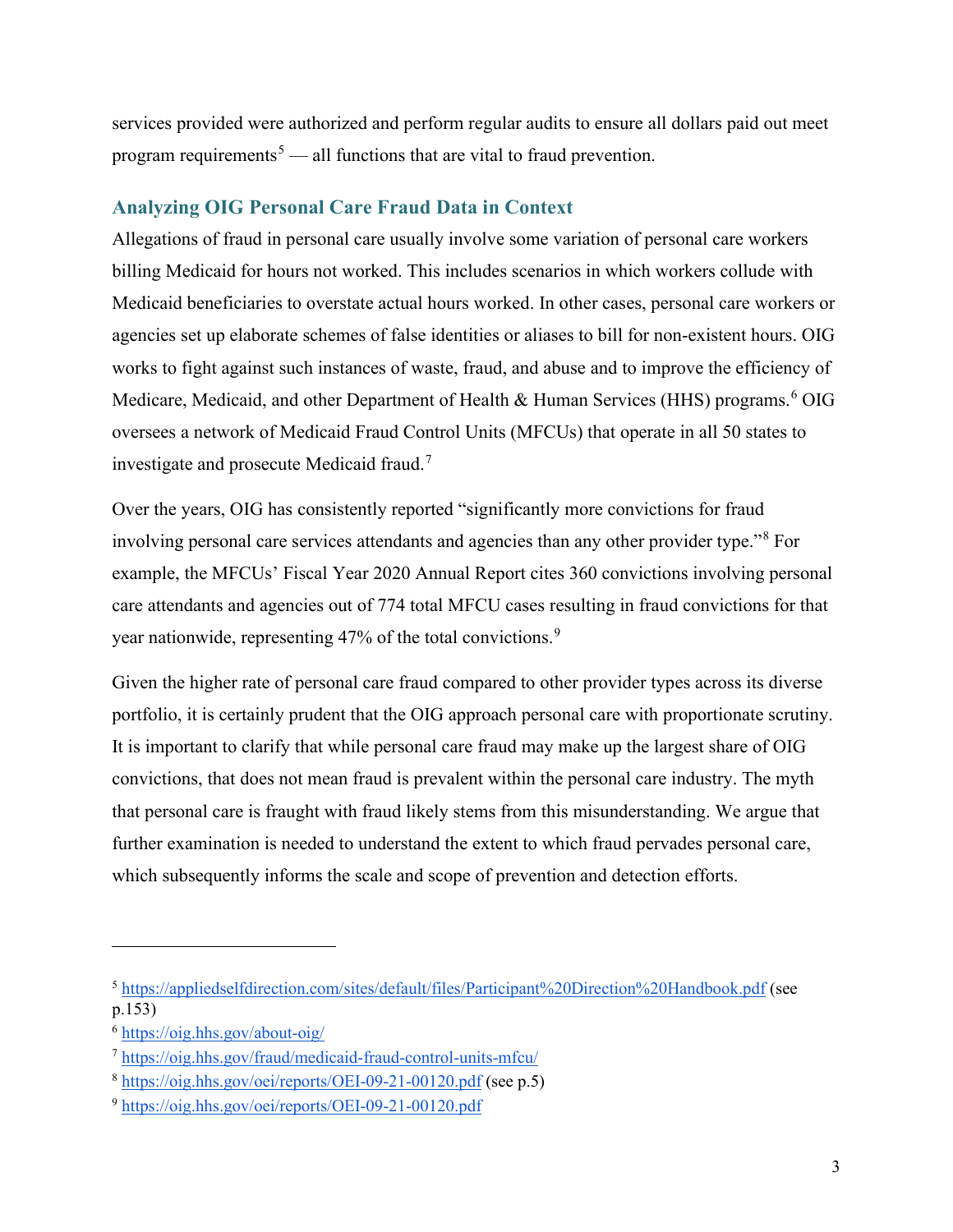In January 2021, OIG provided Applied Self-Direction with state-by-state personal care fraud data from FY2020 as reported by each state's MFCU via a Freedom of Information Act (FOIA) request. While this dataset does not delineate which fraud cases specifically involved selfdirection, OIG was able to distinguish data involving individual personal care attendants versus personal care agencies. Based on feedback from OIG representatives, we assume that any cases that involve self-direction would be included as a subset of the data on personal care workers.

From our research conducted in partnership with AARP, we know there were over 1.2 million people self-directing nationwide as of 2019.<sup>[10](#page-4-0)</sup> Based on our longstanding review of care recipient to worker ratios, we estimate there were over 1.8 million personal care workers working in selfdirection in 2019. We believe this number is a conservative estimate of the total number of Medicaid recipients receiving self-directed personal care from individual workers.<sup>[11](#page-4-1)</sup>

The results are telling. Three hundred and sixty personal care attendant convictions out of 1.8 million workers in self-direction (a percentage rate of .02%) simply does not constitute a high prevalence rate of personal care fraud.[12](#page-4-2) Across the vast number of people who self-direct personal care services and their workers, the number of fraud convictions is very low.

Reviewing state-by-state conviction rates provides an equally compelling context. The highest conviction rate (number of convictions divided by the estimated number of personal care workers) is Ohio with 46 personal care services attendant convictions out of approximately 3,735 self-direction workers or 1.23%. Louisiana (.55%), the District of Columbia (.42%), and Pennsylvania (.31%) are the runners up for highest conviction rates. All the other states have rates below .14% including 21 states with no convictions in FY2020.

While personal care represents the largest share of fraud cases across the OIG's portfolio, based on OIG's own data sources, the prevalence of fraud nationwide within personal care is very low.

<span id="page-4-0"></span><sup>10</sup> <https://appliedselfdirection.com/resources/2019-national-inventory-self-direction-programs>

<span id="page-4-1"></span> $11$  Estimate assumes 1.5 workers per every person self-directing. In many cases, people hire more workers. Further research is needed to better understand the composition of the self-direction workforce.

<span id="page-4-2"></span><sup>12</sup> Note that the 360 personal care attendant convictions include traditional and self-directed personal care cases. Therefore, the percentage rate of convictions for self-directed workers is presumably even lower than .02%.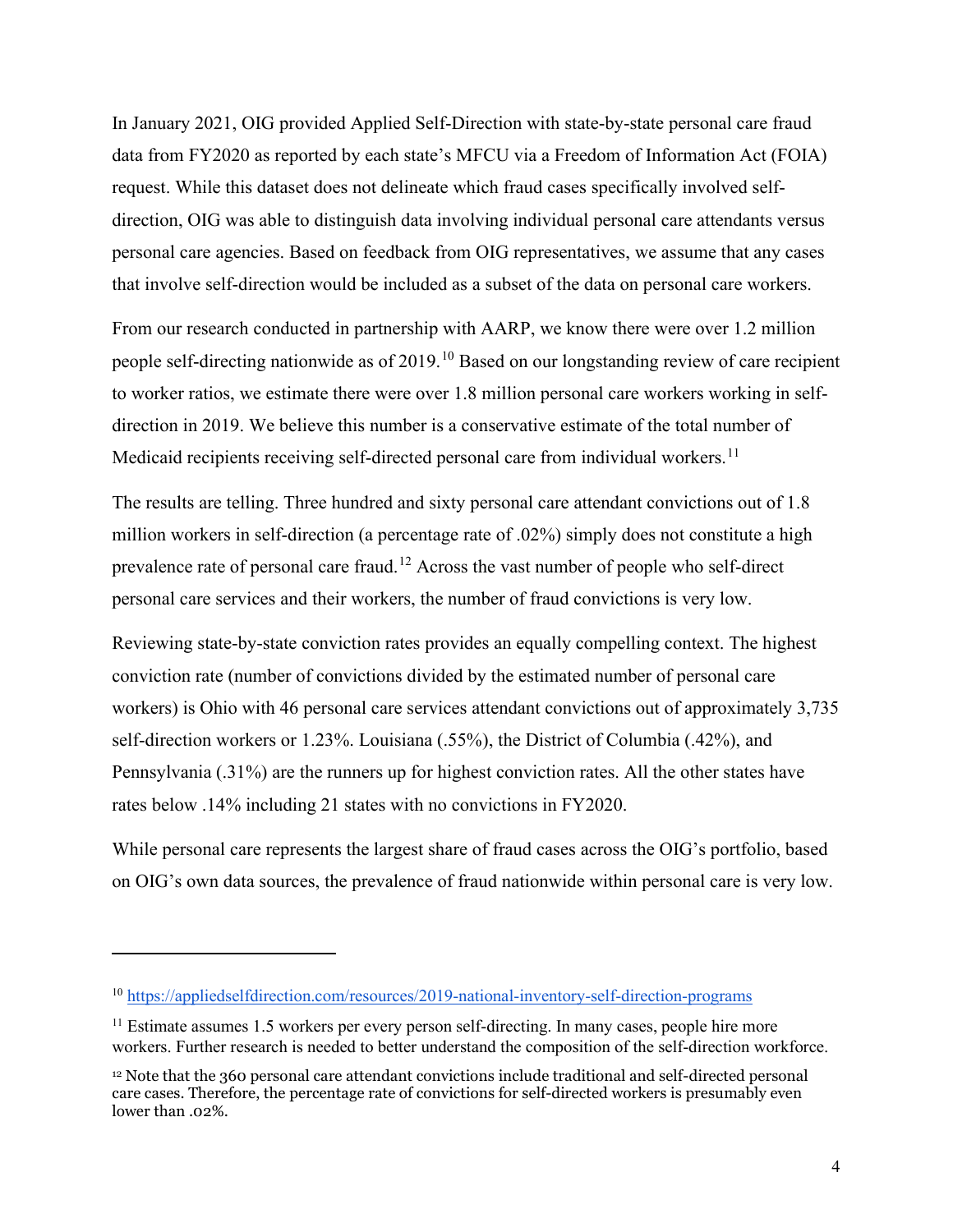#### **Implications for Electronic Visit Verification**

The use of EVV systems has been required for all Medicaid-funded personal care services since January 1, 2020 as per the 21st Century Cures Act, however the vast majority of states were given a good faith exemption until January 1, 2021. [13](#page-5-0) From January 1, 2021 onwards, all states are at risk for a reduction in their Federal Medical Assistance Percentage (FMAP) if they have not implemented EVV. EVV requirements were put in place based on the belief that fraud is pervasive across personal care services.

In FY2020, the Congressional Budget Office estimated that EVV would save taxpayers \$21 million (and significantly more for every year thereafter).<sup>[14](#page-5-1)</sup> However, OIG reported a total of \$6,065,610 in fraud recoveries for cases involving personal care workers in FY2020. It is not yet publicly documented how much each state has spent to implement and maintain EVV systems, but anecdotal reports suggest implementation costs are in at least the tens, if not hundreds, of millions of dollars across all states. While far more states will have implemented EVV systems in FY2021, it appears unlikely that EVV will result in significant cost savings given that personal care fraud was already rare. Further research will be needed to understand the financial impact of new EVV requirements.

#### **Limitations**

It is important to acknowledge the limitations of OIG's dataset. In some cases, reported convictions may cross multiple calendar years, given the lag time between the start of investigations and actual convictions. Meanwhile, some states have large numbers of personal care workers and yet show no convictions (e.g., New Jersey at approximately 27,839 selfdirected workers and New York at approximately 125,552 self-directed workers). It is not clear whether the MFCUs in those states simply do not prioritize personal care fraud, whether those states have extraordinary pre- and post-payment controls, or some other mechanism. Also, there

<span id="page-5-0"></span><sup>13</sup> [https://www.medicaid.gov/medicaid/home-community-based-services/guidance/electronic-visit](https://www.medicaid.gov/medicaid/home-community-based-services/guidance/electronic-visit-verification-evv/index.html)[verification-evv/index.html](https://www.medicaid.gov/medicaid/home-community-based-services/guidance/electronic-visit-verification-evv/index.html)

<span id="page-5-1"></span><sup>14</sup> Estimates for EVV/Sectional 12006 are available on p.2, [https://www.cbo.gov/sites/default/files/114th](https://www.cbo.gov/sites/default/files/114th-congress-2015-2016/costestimate/hr34amendment5.pdf)[congress-2015-2016/costestimate/hr34amendment5.pdf](https://www.cbo.gov/sites/default/files/114th-congress-2015-2016/costestimate/hr34amendment5.pdf)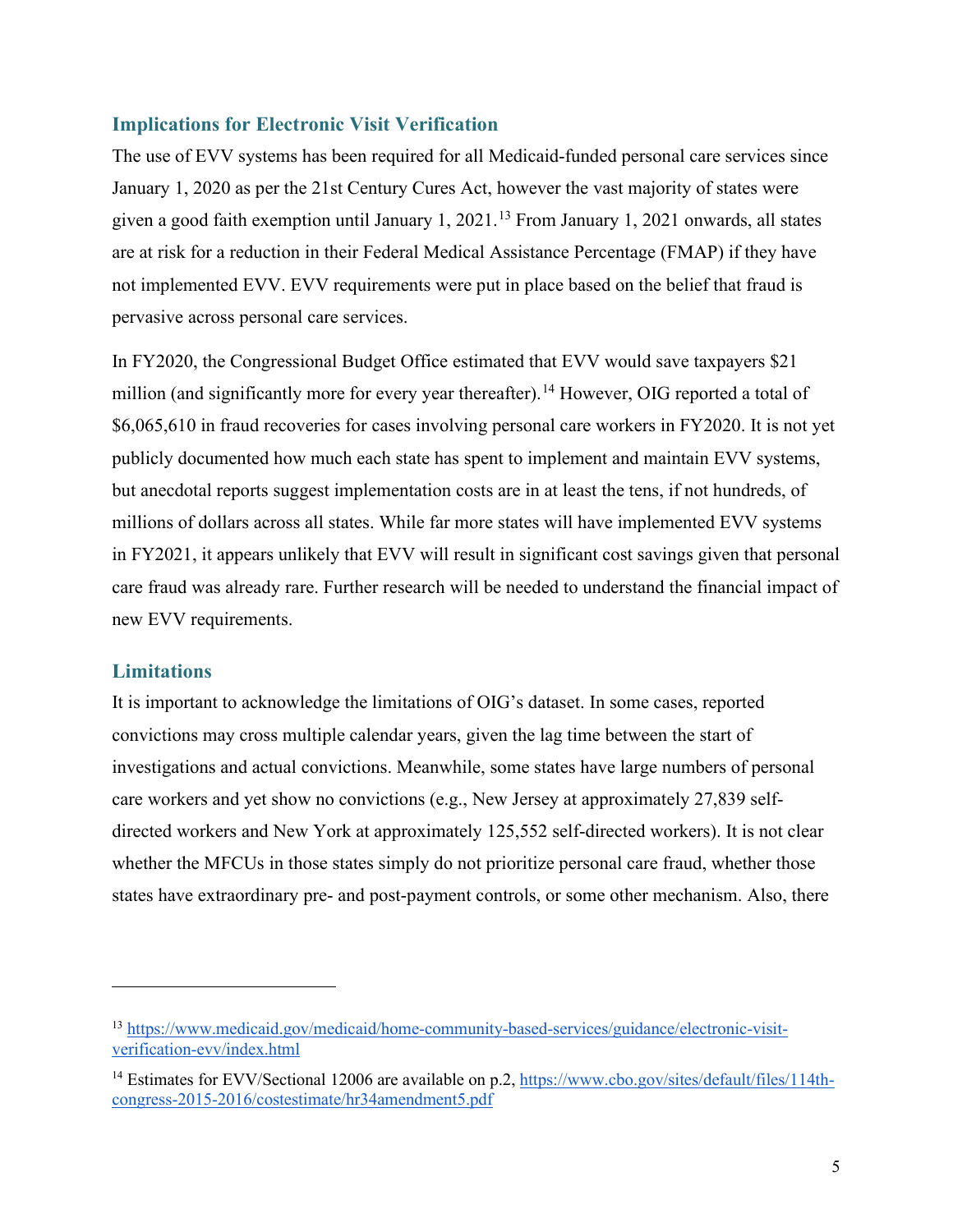is no publicly available source that documents what degree of fraud was remediated at the Medicaid agency program integrity level without rising to the level of criminal prosecution.

We recognize that OIG data does not capture the full extent of fraud. Each state Medicaid agency has program integrity personnel investigating provider payment irregularities. Since the bandwidth of MFCUs is often limited, MFCUs may prioritize prosecuting high-profile cases, while agency integrity efforts may focus on smaller amounts of fraud or first-time offenders.

Importantly, OIG does not track which fraud cases involve self-direction as a subcategory of personal care fraud. Therefore, it is difficult to rely fully on this data to understand the extent to which fraud is pervasive in traditional personal care versus self-direction.

Further research is needed to better understand why certain states have personal care attendant fraud cases involving huge sums of recoveries (see Figure 1).<sup>[15](#page-6-0)</sup> These cases provoke questions on how such high dollar amounts could have been fraudulently amassed by individual workers without being detected by the usual pre- and post-payment controls. In some cases, it may simply be a data coding error (for example, a fraud case is coded by a MFCU as involving an individual personal care worker but was actually a personal care agency scheme). In the absence of data specific to self-direction, it is unclear whether any high dollar amount cases are even attributable to self-direction. A better understanding of these large recovery cases in personal care is needed to spot trends and to better understand methods used by perpetrators to avoid detection.

| <b>State/District</b> | <b>Personal Care Attendant</b><br><b>Criminal Convictions</b> | <b>Recoveries</b> |
|-----------------------|---------------------------------------------------------------|-------------------|
| District of Columbia  |                                                               | \$1,710,639.83    |
| Connecticut           | $\mathcal{D}_{\mathcal{A}}$                                   | \$30,688.72       |
| Michigan              | 3                                                             | \$45,233.30       |
| Missouri              | 11                                                            | \$220,313.36      |
| Vermont               |                                                               | \$54,834.37       |

<span id="page-6-0"></span><sup>&</sup>lt;sup>15</sup> Convictions reported to the OIG in FY2020 might cross over multiple years and recovery amounts accordingly do not always track to specific fiscal periods.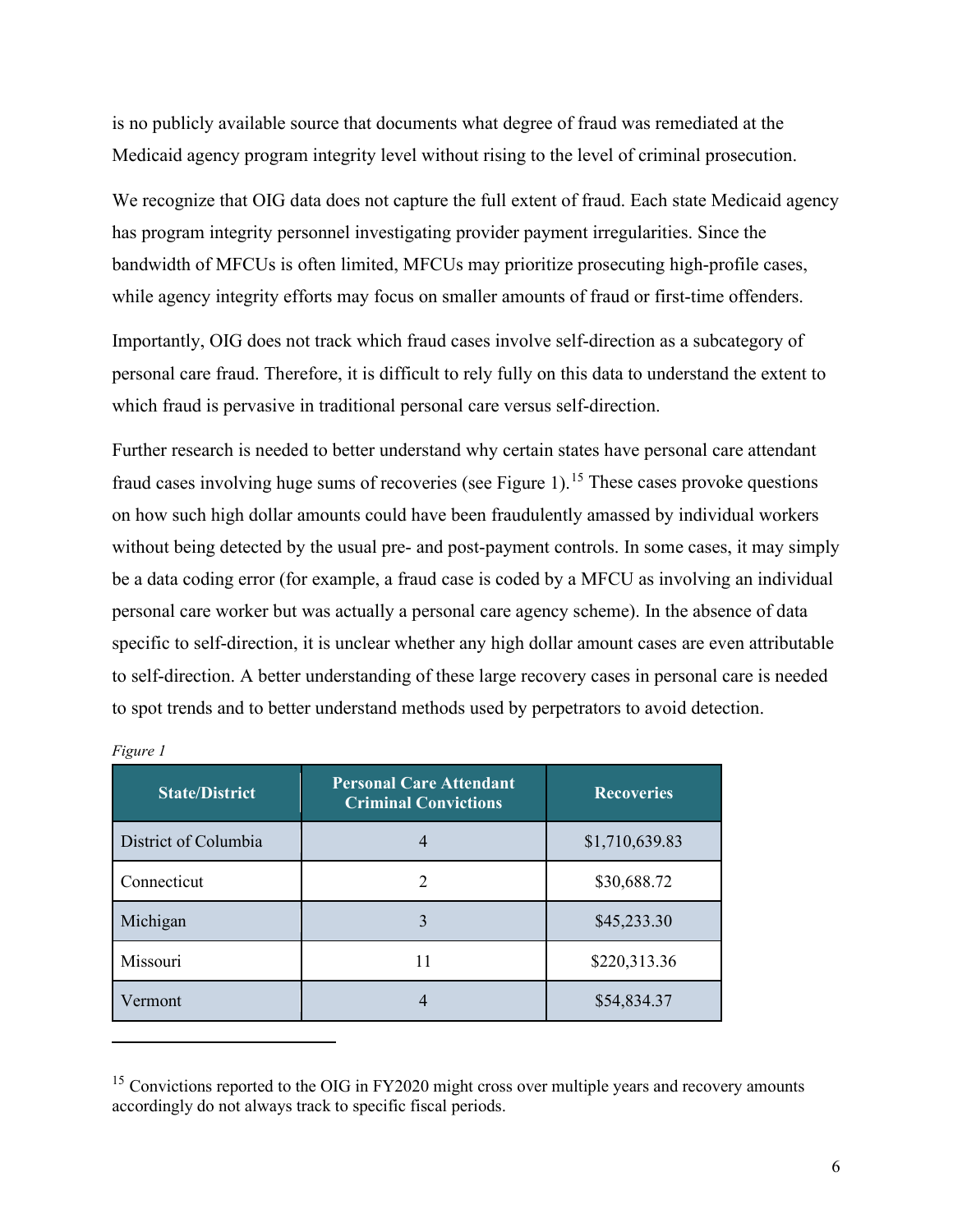| <b>State/District</b> | <b>Personal Care Attendant</b><br><b>Criminal Convictions</b> | <b>Recoveries</b> |
|-----------------------|---------------------------------------------------------------|-------------------|
| Virginia              |                                                               | \$816,007.43      |

In our analysis, Applied Self-Direction does not intend to minimize the risks of personal care fraud or to downplay the necessary vigilance of MFCUs and OIG in investigating and prosecuting personal care fraud. We only argue that personal care fraud data be seen in nuanced context and not result in unnecessary restrictions in the use of personal care or burdensome and unwarranted requirements.

# **Recommendations**

Demand for self-directed services is greater than ever before in the post-COVID era. States are currently enacting plans to expand their HCBS with enhanced funding from the American Rescue Plan, including significant planned investments to grow self-direction programs. In anticipation of the forthcoming growth of self-direction, it is a critical time to correct the misleading narrative that personal care, or self-direction specifically, is uniquely vulnerable to fraud. We have identified the following recommendations to further strengthen program integrity within a self-direction context:

- 1. On a state-by-state level, closer collaboration between MFCUs, Medicaid Integrity Directors, Self-Direction State Program Administrators, FMS entities, and where applicable, managed care organizations (MCOs). Each of these entities plays a critical role in fraud prevention in self-direction, but may not be aware of each other's work and findings. While some states have already developed close collaborative relationships among these entities, not all states have reached this point.
	- MFCUs have critical information regarding the most serious cases of personal care fraud. Understanding the details of these cases will better enable FMS entities and state administrators to implement further protections to prevent known methods of fraud. In future publications, OIG should compel MFCUs to provide case summaries of high-profile personal care fraud cases, particularly where high dollar fraudulent amounts are attributed to individual personal care workers.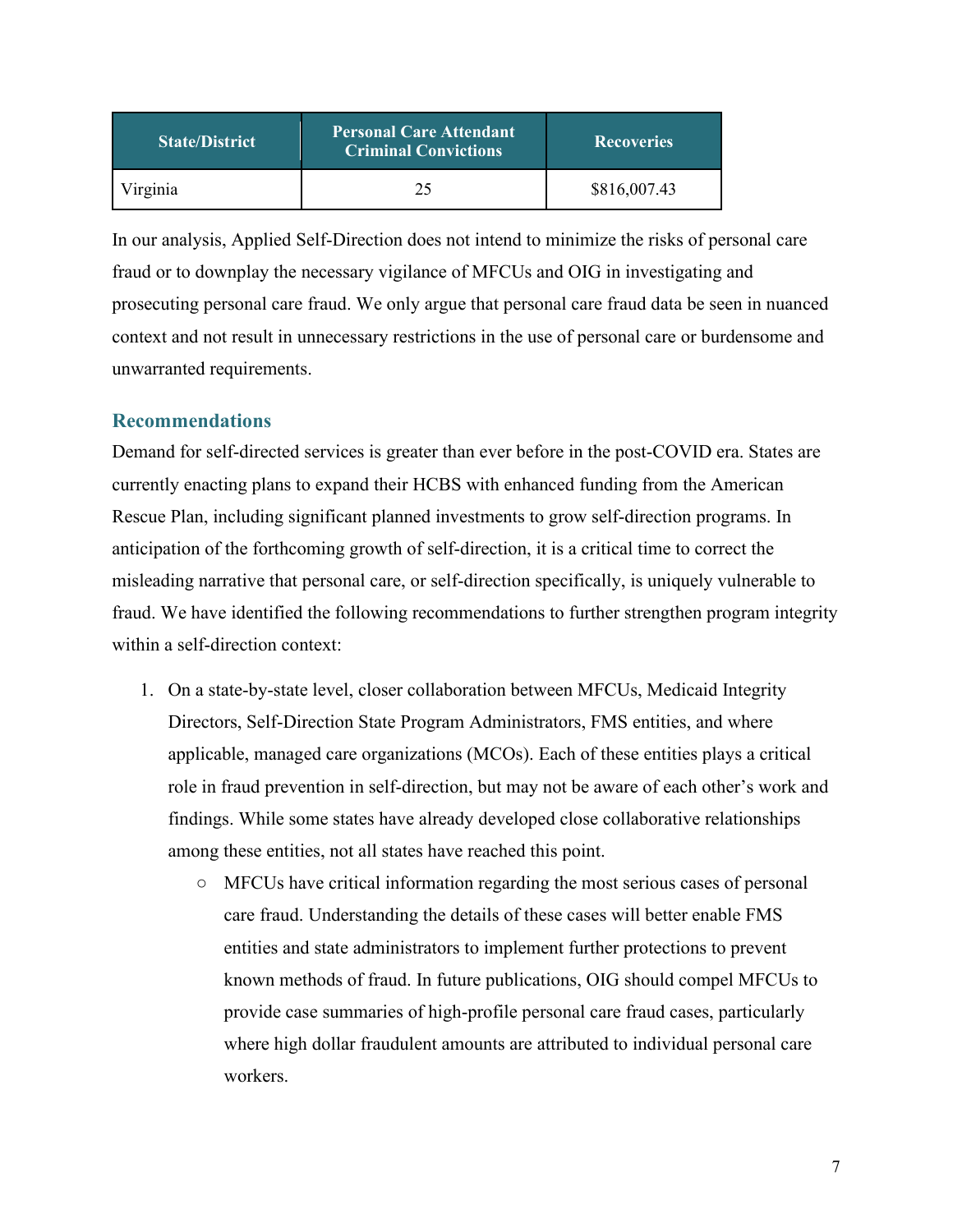- As the first line of defense against fraud in self-direction, FMS entities fulfill a myriad of duties to ensure programs operate with integrity and regulatory compliance. Fraud detection and prevention functions fulfilled by FMS entities include extensive pre-payment controls, post-payment reporting, and education to participants and service providers. FMS entities routinely flag suspicious time entry (e.g., time records that purport a worker was providing services to two people in two different places at the same time), signature irregularities, and other indicators of fraud. Leveraging FMS capabilities can strengthen states' program integrity efforts.
- Both Medicaid program integrity personnel and MFCUs have access to reported cases of fraud that do not rise to the level of conviction. It is critically important to better understand the trends and themes across reported cases to better inform fraud prevention and detection strategies. OIG should commence a dialogue with the National Association of Medicaid Directors (NAMD) and individual state Medicaid agencies to help analyze these trends.
- 2. OIG should require MFCUs to specifically track and report on personal care fraud cases that involve self-direction programs.
	- More detailed data may help identify specific patterns, trends, or vulnerabilities unique to self-direction. States and FMS entities need to learn from the rare highprofile cases of fraud in self-direction to illuminate what steps of detection may have been missed.
- 3. State Medicaid programs should assure adequate screening and vetting of personal care workers, including criminal background checks. Workers should be made aware of the consequences of committing fraud. States should assure identifiable markers for each personal care worker that can be tracked directly to the client they serve. States should periodically audit personal care cases and have payment edits that reveal billing practices that exceed authorized hours in a client's plan of care. Periodic surveys of client satisfaction are critical.
- 4. OIG should consider their findings on rates of personal care fraud in the broader context. While personal care may continue to represent the largest share of fraud cases in the OIG portfolio, this does not equate to a high rate of fraud across the vast field of personal care